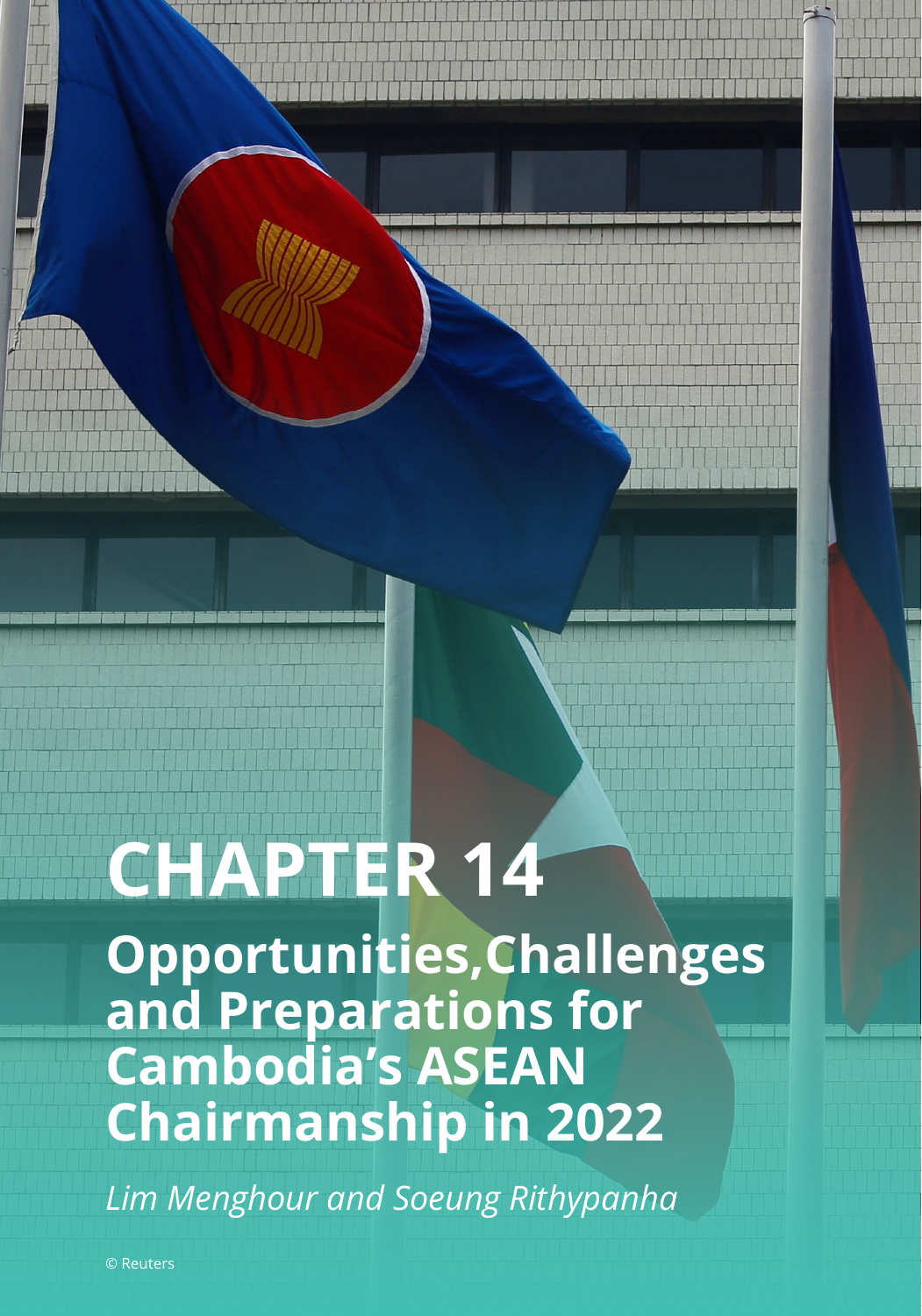# **INTRODUCTION**

After joining ASEAN in 1999, Cambodia has prepared the country's foreign policy and agendas to be in line with those of ASEAN's. As a result, for the past 20 years, Cambodia has benefited from the membership and has significantly contributed to promoting the ASEAN Community building.

As a member of ASEAN, Cambodia has hosted the Chairmanship of ASEAN twice in the past, in 2002 and 2012. The Kingdom assumes this role again for the third time in 2022, which could be a moment of both pride and pressure for Cambodia. This chapter discusses the opportunities and challenges that Cambodia may face during its ASEAN Chairmanship in 2022. It also provides a key summary of Cambodia's preparation for this milestone event.

## **CAMBODIA'S ASEAN CHAIRMANSHIP: OPPORTUNITIES**

Cambodia's ASEAN Chairmanship in 2022 will provide the countries with more opportunities to advance it foreign policy agenda, promote dialogues on several regional issues, and advance progress on key areas of mutual interest. Those opportunities will contribute to promoting peace, stability, and prosperity in the region and beyond. To be precise, Cambodia could capitalise on its ASEAN Chairmanship next year to (1) promote multilateralism and the rules-based international order, (2) advance its economic diplomacy, (3) mediate the political crisis in Myanmar, and (4) contribute to the ASEAN Community building.

#### **PROMOTING MULTILATERALISM AND THE RULES-BASED INTERNATIONAL ORDER**

The world continues to experience increasing complexity and uncertainty due to the persistence and accentuation of regional tensions, great power competition, unilateralism, protectionism, populism, and non-traditional security threats such as climate change and the COVID-19 pandemic. They have posed significant challenges to multilateralism, the rulesbased trading system, global peace, stability, and prosperity. However, over the recent decades, multilateralism and the rules-based trading system have proven to be the driving forces for the international community to cooperate in a mutually beneficial manner and address challenges and matters of shared concerns. Indeed, they are key to the post-pandemic recovery plan. Cambodia wholeheartedly subscribes to these principles.

Cambodia believes that multilateralism and the rules-based international order are paramount to maintaining world peace, promoting shared prosperity, and addressing emerging global issues such as climate change, natural disasters, and the COVID-19 pandemic (Khmer Times 2020). No single country can address interconnected and complex global issues alone.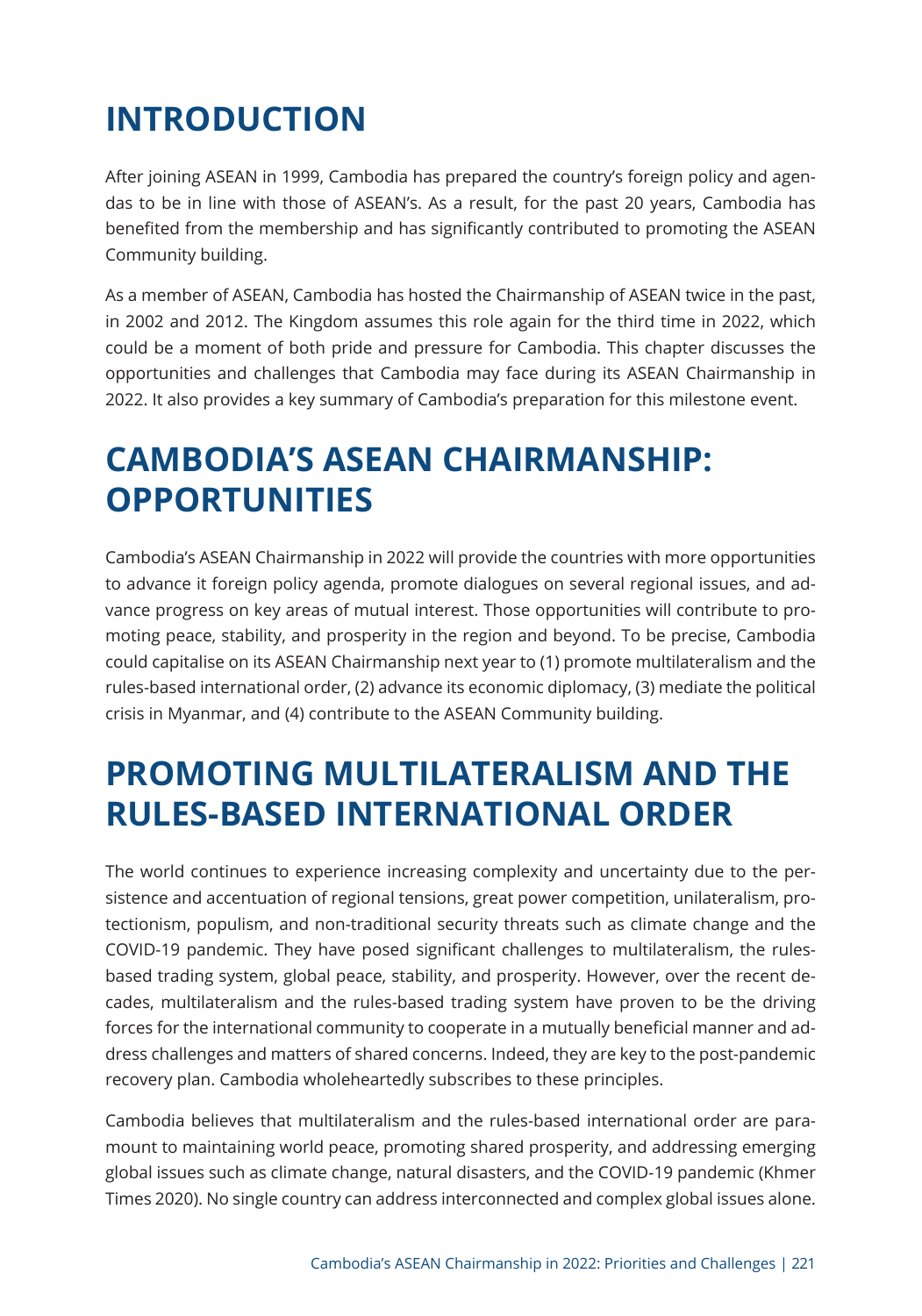Therefore, international partnerships and collaborations are required. In this regard, Cambodia will enthusiastically push these agendas forward during its ASEAN Chairmanship in 2022. As the host of the 13th ASEM Summit in November 2021, Cambodia has promoted these principles as reflected by the Summit's slogan, "Strengthening Multilateralism for Shared Growth". Cambodia has also endeavoured to galvanise the solidarity and mutual support among ASEM Partners to advance COVID-19 vaccine multilateralism and an inclusive, sustainable, and resilient post-pandemic socio-economic recovery.

## **ADVANCING ECONOMIC DIPLOMACY**

The Royal Government of Cambodia has identified economic diplomacy as one of the core components of the whole-of-government approach to expand economic opportunities and advance competitiveness. It is an important vehicle enabling Cambodia to realise its development visions as an upper-middle-income country by 2030 and a high-income country by 2050. Advancing economic diplomacy will allow the Kingdom to attract more foreign investment and tourists, diversify investment sources, expand export markets for Cambodian products, and promote Cambodian culture on the world stage (Ministry of Foreign Affairs and International Cooperation of Cambodia).

As the ASEAN Chair in 2022, Cambodia will have the opportunity to further advance her economic diplomacy so that the Kingdom can diversify its sources of growth, amplify economic potentials, and obtain advantages from emerging opportunities. In particular, the ASEAN Chairmanship will allow Cambodia to pursue the path of economic liberalisation, open trade and globalisation, and strive to promote multilateral trade and negotiations for free trade agreements with more countries. The country expects that it will turn the external environment into a source of opportunities for its national development, foster greater international engagement between it and other major economies, and elevate its reputation in the world.

## **MEDIATING THE POLITICAL CRISIS IN MYANMAR**

The ongoing political crisis in Myanmar has thus far caused political instability in the region and beyond. ASEAN is expected to perform a key role in mediating the crisis. The crisis has been a headache for ASEAN and Cambodia, particularly when the Kingdom assumes the ASEAN Chairmanship in 2022. Being the only country in the Mekong region that has maintained regular elections for more than 20 years, Cambodia possesses a unique qualification and opportunity to mediate the Myanmar crisis. It has practical experiences, particularly related to peace-making and national reunification, achieved in the late 1990s. Taking this potential role, Cambodia would help address the crisis and enhance its image and interest on both regional and international stages.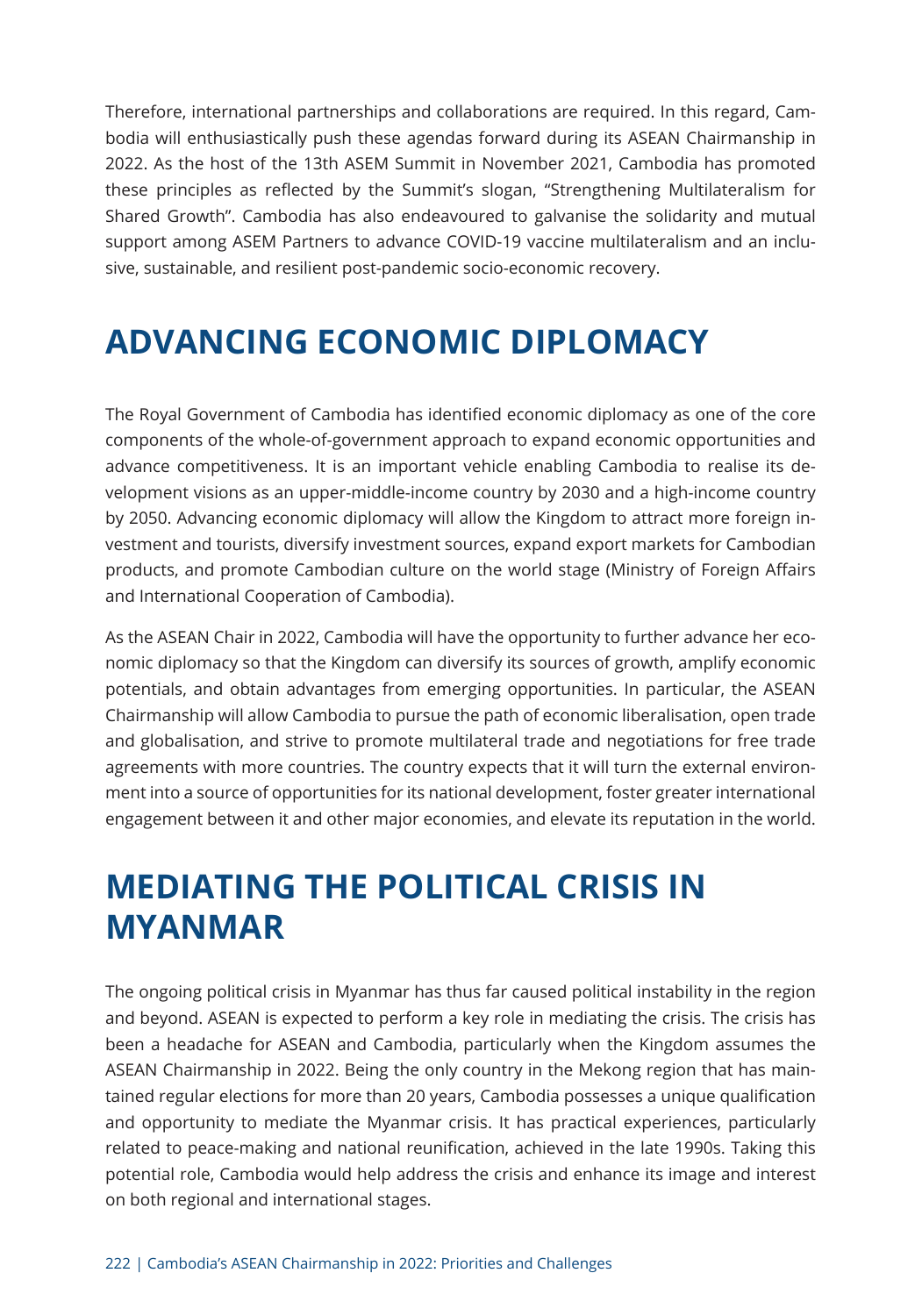Due to the absence of a potential and credible mediator, Cambodia has certain advantages to mediate the political crisis in Myanmar, particularly when the Kingdom becomes the ASE-AN Chair. It is known as a small country with a big heart. Besides, the Royal Government of Cambodia is a close friend to the disputed parties in Myanmar. Therefore, Cambodia may be welcomed by all parties in Myanmar as a trusted, honest meditator. Furthermore, it is worth noting that Cambodia's mediation role in the Myanmar political crisis is enhanced by its success story of peace-making, national reconciliation, stability, and socio-economic development through the government's "Win-Win Policy", as well as the establishment of the Extraordinary Chambers in the Courts of Cambodia (ECCC).

If Cambodia could successfully shoulder the mediating role for a peaceful resolution in Myanmar, the Kingdom is expected to gain regional and international recognition. As a result, Cambodia can promote its roles, national interest, and image in regional and international arenas. Therefore, Cambodia should take a proactive role in helping address the Myanmar crisis.

## **CONTRIBUTING TO ASEAN COMMUNITY BUILDING**

ASEAN has always been an integral part of Cambodia's foreign policy. Four main factors had pushed Cambodia to join ASEAN in 1999, including the principle of non-interference, the community spirit based on consensus, the positive advantages from ASEAN integration, and the expansion of Cambodia's relations with the ASEAN dialogue partners (Samdech Prime Minister Hun Sen 2016). Despite being a latecomer, Cambodia has proven to be an active and constructive supporter of the ASEAN Community building.

In 2022, Cambodia will promote the goal of the ASEAN Community building by exercising its leadership role responsibly in moderating and mediating all concerned parties to solve regional and international issues. Cambodia aims to realise a "people-centred ASEAN" with an emphasis on narrowing the development gap, linking economic integration with poverty reduction, and creating an environment for the security and safety of ASEAN citizens (Chheang 2012). Cambodia has demonstrated a strong political will and unwavering commitment towards regional integration. Such commitment remains unchanged but even more resolute (Sim 2021).

## **CAMBODIA'S ASEAN CHAIRMANSHIP: CHALLENGES AND PREPARATIONS**

While Cambodia will gain opportunities as illustrated above during its ASEAN Chairmanship in 2022, the Kingdom could also face many challenges. Four major factors could considerably challenge Cambodia's ASEAN Chairmanship.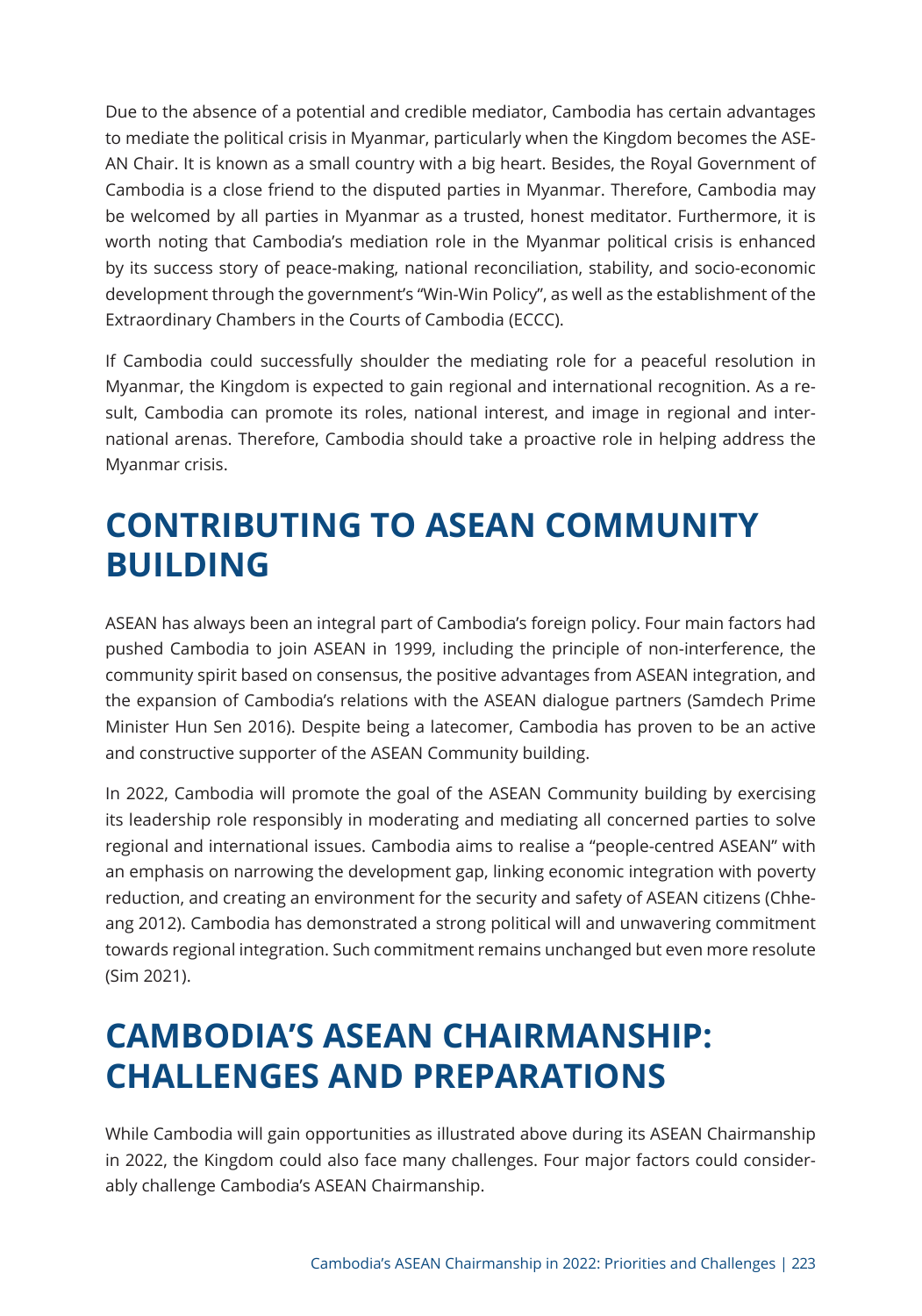#### **THE COVID-19 PANDEMIC**

The COVID-19 pandemic has been disrupting the world since 2020. Although many governments worldwide are becoming more effective in fighting the pandemic and many people have been vaccinated, the impact could potentially extend until Cambodia's ASEAN Chairmanship in 2022 or beyond. Moreover, newer pandemic variants continue to appear in different parts of the world and have made existing anti-pandemic mechanisms less effective, if not obsolete (Roberts 2021). In this regard, it is possible that the world will not return to normal in 2022 if this trend continues.

There would be at least two main challenges for Cambodia's ASEAN Chairmanship. First, the prolonged COVID-19 pandemic would make it difficult for Cambodia to bring attention and solidarity from all ASEAN members and dialogue partners. Depending on the actual situation of the pandemic in their countries, some ASEAN members or dialogue partners might be focusing more on the urgent fight against the pandemic at home rather than on regional issues. For instance, at the time of writing, a new variant of COVID-19 called the Delta-variant was found in India and has infected more than 200,000 and killed not less than 4,000 Indian people daily (Mehta and Mishra 2021). Prime Minister Modi's plan of exporting millions of COVID-19 AstraZeneca vaccines to 190 countries worldwide through the COVAX scheme has been paused (BBC 2021). Instead of prioritising regional issues, Modi's government is spending more energy and resources addressing immediate domestic crises. Similarly, several cities of ASEAN members such as Lao, Thailand, and Cambodia have been under lockdown and curfew due to the pandemic (Reuters 2021a; Bangkok Post 2021; Xinhua 2021). Besides, the prolonging COVID-19 pandemic could cause either a nationalist environment or unfavourable momentum in ASEAN meetings, preventing the regional leaders from concluding meaningful agreements. Comparatively, the pandemic has already undermined regional cooperation in the European Union despite its comprehensive regional integration. The nationalist sentiment, triggered by the pandemic, takes hold in medical nationalism, the domestic politics of EU members, border closures, and racial discrimination, which have undermined the EU's regional cooperation (Bieber 2020, 7–9).

Second, Cambodia would have to host the ASEAN Summit and related meetings virtually if the pandemic remains a serious threat in the region until 2022. Notably, it is already challenging to negotiate physically with ten regional leaders or more with diverse interests for a consensus, let alone do it virtually. Moreover, various aspects such as international organisations' bureaucracy, the complexity of the issue at hand, and actors involved in the negotiation process could potentially undermine any successful negotiation outcome (Meerts 2015, 1–7). In this sense, the online meetings would make it even more challenging for Cambodia as the ASEAN Chair. Each country has a different time zone, internet reliability, information technology expertise, and other qualities which, at any moment, could disrupt the online coordination and negotiation process.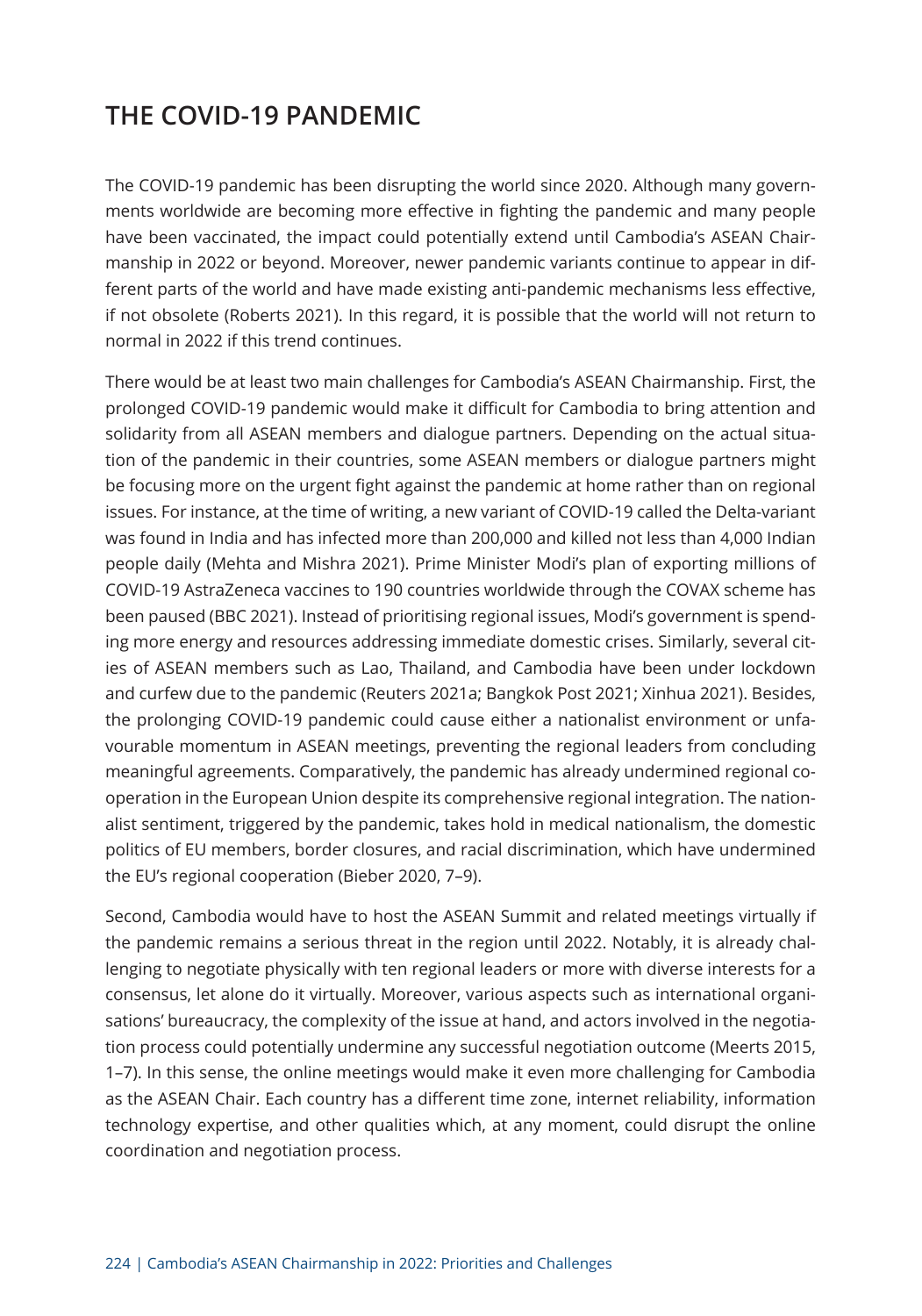Besides, some ASEAN related meetings, such as the ASEAN Regional Forum (ARF), which involves as many as 27 countries from inside and outside the region, would require extensive coordination and negotiation efforts from the host.

Despite the above challenges, there are some preparations, which Cambodia should consider when it assumes the Chairman of ASEAN. The Cambodian government could learn from the experience of Brunei's ASEAN Chairmanship in 2021. Brunei has hosted the ASEAN Summit and related meetings virtually (Bandial 2020). By observing the upside and downside of Brunei's performance as ASEAN Chair, Cambodia will be more prepared for virtual coordination and negotiations. Besides, the Cambodian government should be fully aware of ASE-AN members' and partners' COVID-19 situation. By doing so, Cambodia could put forward agendas of common interests. Finally, Cambodia needs to strategically minimise the nationalistic and unfavourable environments by prioritising agenda items that generate solidarity momentum rather than division. To build solidarity momentum, Cambodia could also consider promoting and enhancing the existing ASEAN's proposed mechanisms in responding to the pandemic, including, but are not limited to, (1) the COVID-19 ASEAN Response Fund, (2) the ASEAN Comprehensive Recovery Framework (ACRF), (3) the ASEAN Travel Corridor Arrangement (TCA) Framework, (4) the ASEAN Centre for Public Health Emergencies and Emerging Diseases (ACPHEED), and (5) the ASEAN Public Health Emergency Coordination System (APHECS).

#### **THE ONGOING POLITICAL CRISIS IN MYANMAR**

It is unforeseeable whether Myanmar's political crisis would end before Cambodia's ASEAN Chairmanship. Although the political crisis could be an opportunity for Cambodia to showcase it capability in resolving the issue through its role as a mediator, it will be a major challenge for Cambodia's ASEAN Chairmanship and Cambodia's mission to advance the ASEAN Community building and to sustain ASEAN's role as an important hub for global trade, investment, and supply chains, as reaffirmed by the Cambodian prime minister (Khmer Times 2021). Regardless of ASEAN's non-interference principle, the political crisis in Myanmar is a common challenge for the region, which Cambodia would inevitably need to address in 2022. Myanmar's crisis would challenge Cambodia's ASEAN Chairmanship in two ways.

First, if the political crisis remains until Cambodia becomes ASEAN Chair, the legitimacy and validity of any ASEAN agreement involving Myanmar's military government could be contested in the future. As of today, the legitimacy of General Min Aung Hlaing's government is controversial. There are still protests and violence in Myanmar and calls for the release of Aung San Suu Kyi and the return of her government (Aljazeera 2021; Guardian 2021).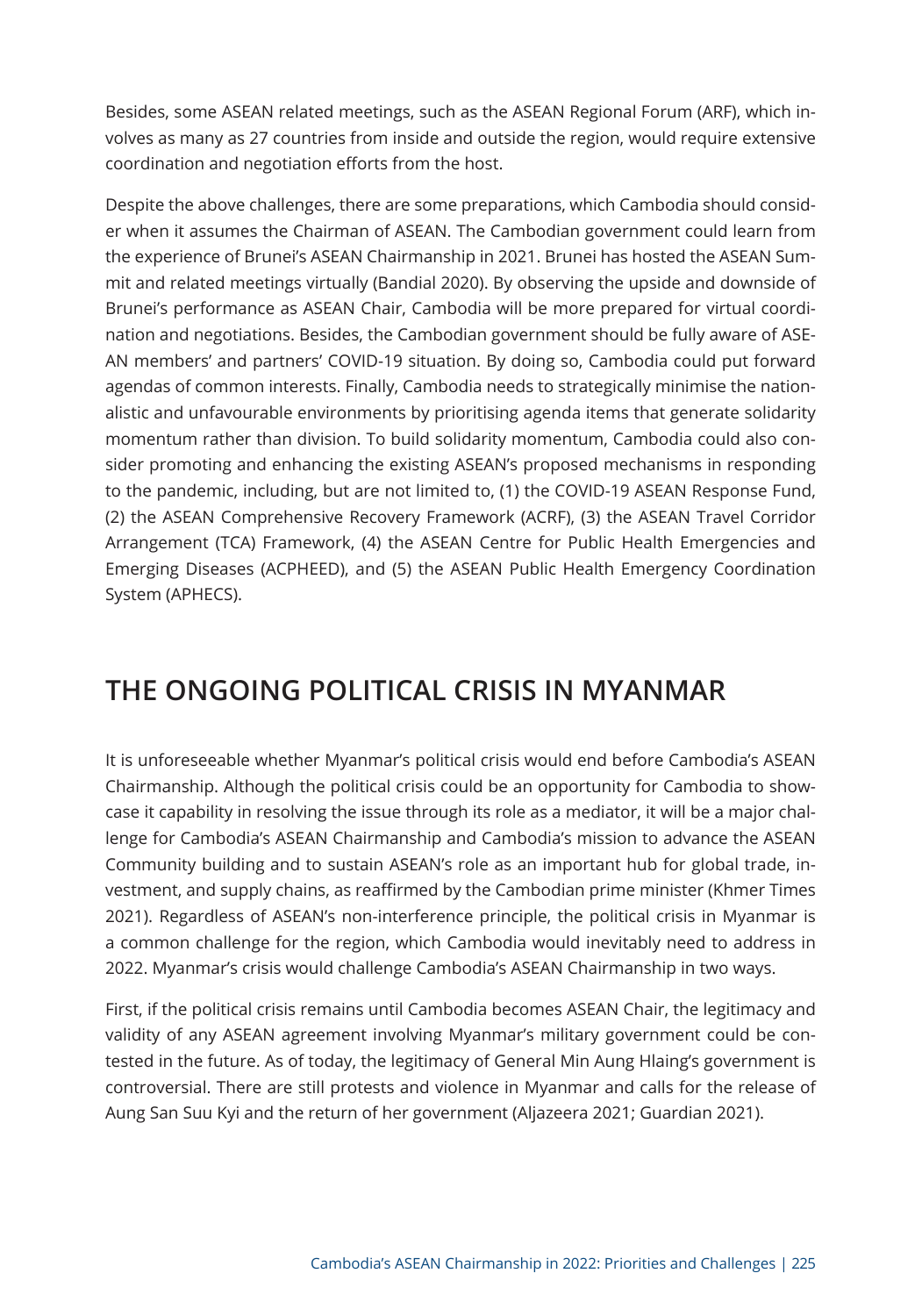However, despite the contested leadership in the country, General Min Aung Hlaing is keen to lead Myanmar's delegation to attend the ASEAN Summits and other related meetings in 2021 and 2022. ASEAN leaders met him during the ASEAN's Special Meeting on Myanmar (Paddock 2021). In this respect, potential international legal disputes under the principle of Pacta Sunt Servanda could arise if the post-crisis government of Myanmar decides not to recognise the agreements made by General Min Aung Hlaing during ASEAN meetings in Cambodia. Consequently, the advancement of ASEAN Community building, at least concerning regional agreements, would be affected.

Second, prolonging Myanmar's domestic conflict could potentially invite great power interference into the politics of the country and Southeast Asia. The region has been prone to great power political competition since the 15th century because of its geographical significance (Shambaugh 2018, 89–95). The involvement of great powers' competition in any country's domestic affairs or any region would complicate the situation and destabilise those places. In some cases, great powers' involvement would make a country become a failed state. Consequently, regional economic development would be disrupted. For example, great power competition in Syria has caused the prolongation of the Syrian political crisis, with the whole country almost being destroyed (Chughtai 2021). Worse, the conflict has resulted in millions of refugees, which put more burden on the region and the international community (Reid 2021). The destruction by war has undermined the Syrian authority to effectively combat regional terrorism and organised crimes (Zulfqar 2018, 138; Steenkamp 2017, 7–10).

Although Myanmar's political problem is domestic, it does not exist in isolation from the region or ASEAN. Without any effective solution to Myanmar's political problem, the country could risk following the same footsteps of Syria. Hence, the extension of Myanmar's political crisis and the possibility of great powers' interference in the country would disturb peace and stability in the region and affect regional trade, investment, and supply chains. In this sense, the political crisis in Myanmar could be a major obstacle preventing Cambodia from fulfilling its mission in ASEAN Community building.

To prepare for such challenges, Cambodia should consider these aspects. As ASEAN Chair, it should continue to support the implementation of the Five-Point Consensus, which ASEAN leaders agreed in Indonesia in April 2021 (Reuters 2021b). The proposal from ASEAN could contribute incrementally to the de-escalation and the ending of Myanmar's political crisis and prevent the internationalisation of the problem. After all, no leaders in the region would want to see great power interference in their domestic politics (Aizawa 2019, 412–415). Furthermore, while Cambodia must observe the Myanmar situation closely, it should also watch and learn how Brunei did perform as ASEAN Chair in 2021. Lastly, although Myanmar's domestic problem could spread into a regional issue, Cambodia has to uphold the ASEAN Way. Therefore, Cambodia could carefully consider the application of quiet diplomacy in combination with sharing its peacebuilding experience with Myanmar during its chairmanship.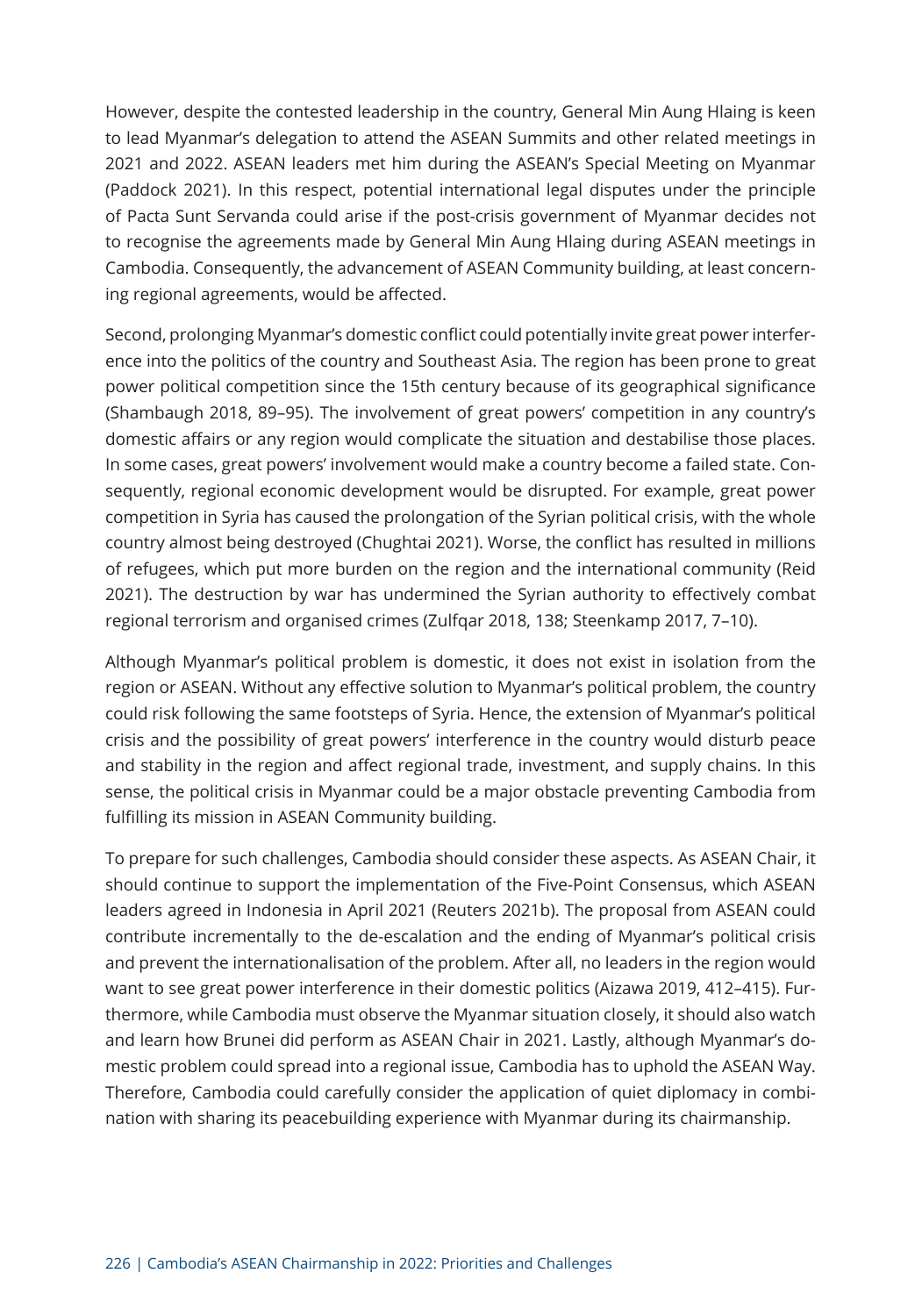#### **CHINA-US STRATEGIC RIVALRY**

Also related to the preceding factor, the increasing tension between China and the US is another major factor that would affect Cambodia's ASEAN Chairmanship. The strategic rivalry between great powers is not new in international politics. The famous Peloponnesian War and World War I are just a few examples showing how much instability and destruction great powers could create for a region (Joll 2006; Allison 2015). For Southeast Asia, the competition between China and the US has become more tense since the Trump administration and has continued under Joe Biden's administration (Zengerle and Martina 2021; Kuik 2021, 158–160). Against this backdrop, it would be challenging for Cambodia to negotiate and coordinate all ASEAN members and dialogue partners, including China and the US, to reach a consensus, while preserving ASEAN centrality and unity.

It is important to highlight that, amid the growing strategic rivalry between China and the US, each ASEAN member and dialogue partner has different and complex foreign policies toward the two great powers. For example, the Quadrilateral Security Dialogue (QUAD) countries are ASEAN's important dialogue and trading partners. On the other hand, the QUAD members are also important allies of the US. They have revitalised the group to counter the rise of China's influence in the region through various aspects, including regional trade and infrastructure development, COVID-19 vaccine diplomacy, and the Open and Free Indo-Pacific Strategy (FOIP) (Sharma 2021).

ASEAN members have also benefited greatly from China's Belt and Road Initiative (BRI). The initiative has spurred Southeast Asia regional economic integration and contributed to the realisation of the ASEAN Community Vision 2025 (Cheok and Chen 2019, 18–20; Bi 2021, 89–97). Similarly, the Philippines and Brunei are more accommodating toward China for domestic interests although they are two of the claimants in the South China Sea disputes. Differently, Vietnam is more hedging toward the US for soft balancing against China (Lawrence 2021; De Castro 2020; De Gurung 2018, 14–6). Thus, such dynamic and complex relationships between ASEAN members and dialogue partners vis-a-vis the rising China-US rivalry could potentially hinder ASEAN from reaching any meaningful decision in 2022.

Considering the experience and recent developments involving China-US strategic rivalry, Cambodia could consider the following aspects. On the one hand, Cambodia could negotiate and coordinate ASEAN related meetings based on the ASEAN Outlook on the Indo-Pacific (AOIP) and the ASEAN Way principle. On the other hand, according to its core foreign policy of neutrality stipulated in the 1993 Constitution, Cambodia must avoid forming an alliance of any form against any ASEAN member or dialogue partner during its 2022 chairmanship and beyond. The Singaporean prime minister said in 2020, "Asia-Pacific countries do not want to choose between the United States and China; they want to cultivate good relations with both."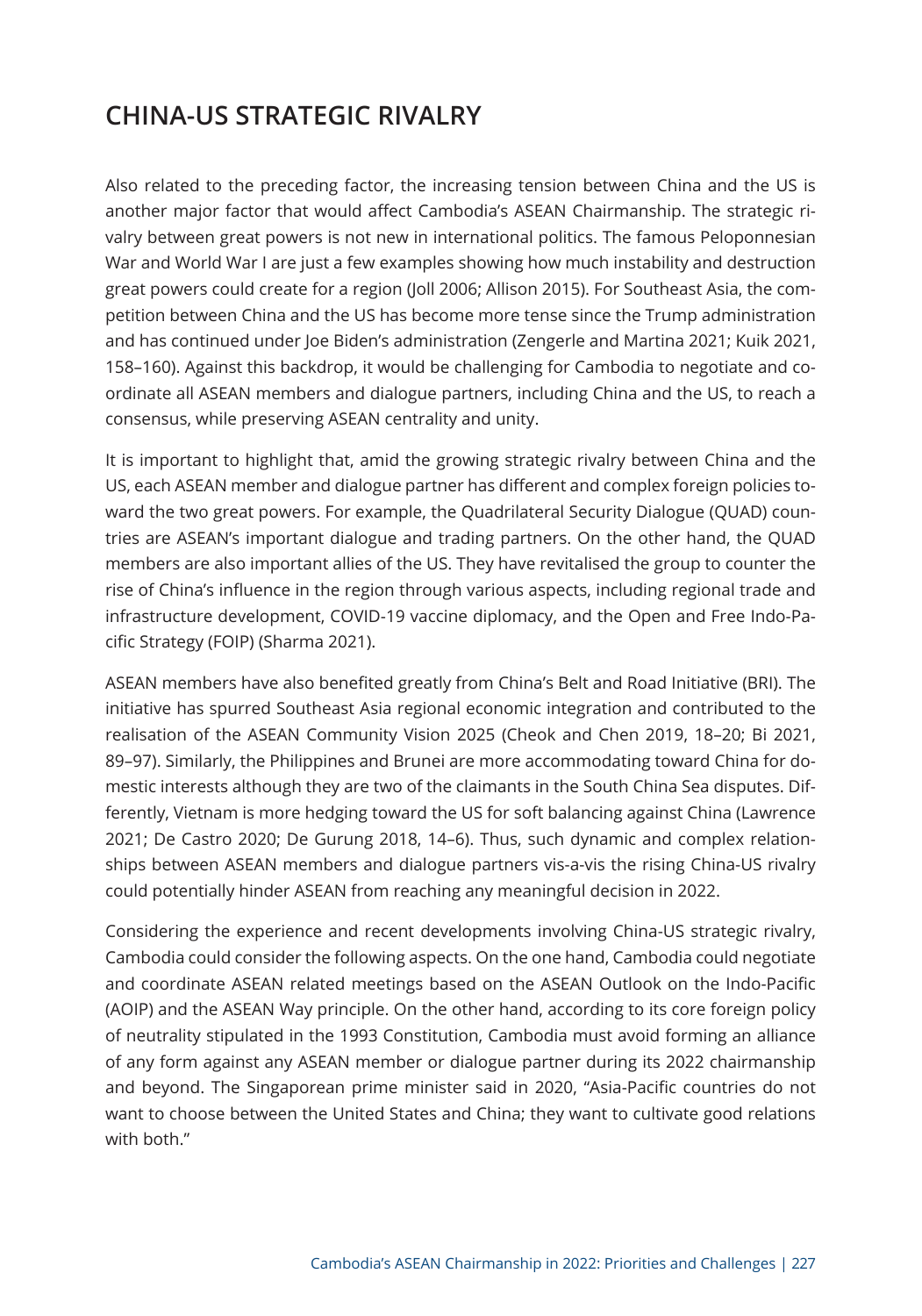Besides, Cambodia has both customary rules and institutional power under ASEAN Chairmanship, allowing it to set an agenda to avoid causing more tensions in great powers' strategic rivalry (Suzuki 2020, 6–8). Nonetheless, Cambodia needs to remind all ASEAN members and dialogue partners that all the countries need to take collective responsibility for the success and failure of ASEAN meetings. All the members and partners have their parts to play in ASEAN's progress.

#### **HOSPITALITY AND HOLISTIC ARRANGEMENTS**

The organisation of ASEAN's meetings is another major factor that would cause challenges to Cambodia's ASEAN Chairmanship. One of the challenges would be about finance if the 2022 ASEAN Summit and related meetings are conducted physically. The pandemic has negatively impacted many countries' economic performance, including Cambodia. At the same time, due to several episodes of COVID-19 lockdown in the country from 2020 to 2021, the government has reduced the national budget to cope with the economic impact derived from the pandemic (Phoung 2020). Besides, the country has already faced the loss of about 15 percent of domestic income from taxation in early 2021 compared to last year (RFI 2021). The trend will likely continue considering how the new wave of COVID-19 is still infecting Cambodian people. It is important to emphasise that Cambodia is also scheduled to host two other major events, namely the 13th ASEM Summit in November 2021 and the commune elections in 2022. Those two important events would require a significant amount of state budget in addition to the financial burden of Cambodia's ASEAN Chairmanship. Undoubtedly, Cambodia has the experience of chairing ASEAN twice, in 2002 and 2012. However, ASEAN activities have also grown much bigger than a decade ago. Thus, the financial difficulty could be a real challenge for Cambodia in 2022.

Another challenge is perhaps human resources. Comparatively, human resources are less problematic for Cambodia now than in the past. Compared to Cambodia's ASEAN Chairmanship in 2002 and 2012, Cambodia's human resources have increased notably. The number of public and private educational institutions in the country is increasing, and more Cambodian students have access to higher education (Rana, Ardichvili, and Taing 2017, 137; MoEYS 2019, 65–71). In addition to graduates from local universities, more Cambodian students have received scholarships to study abroad annually (Boken and White 2020; Phnom Penh Post 2020). As a result, many of them return to work for government's ministries and private institutions such as think tanks, research institutions, and universities. Furthermore, more young people with skills and higher education degrees have been given opportunities to take leadership roles in various government bodies. Therefore, Cambodia will not face severe challenges in terms of human resources like before, as long as the government is willing and able to mobilise the existing human resources to help organise the 2022 ASEAN Summit and related meetings.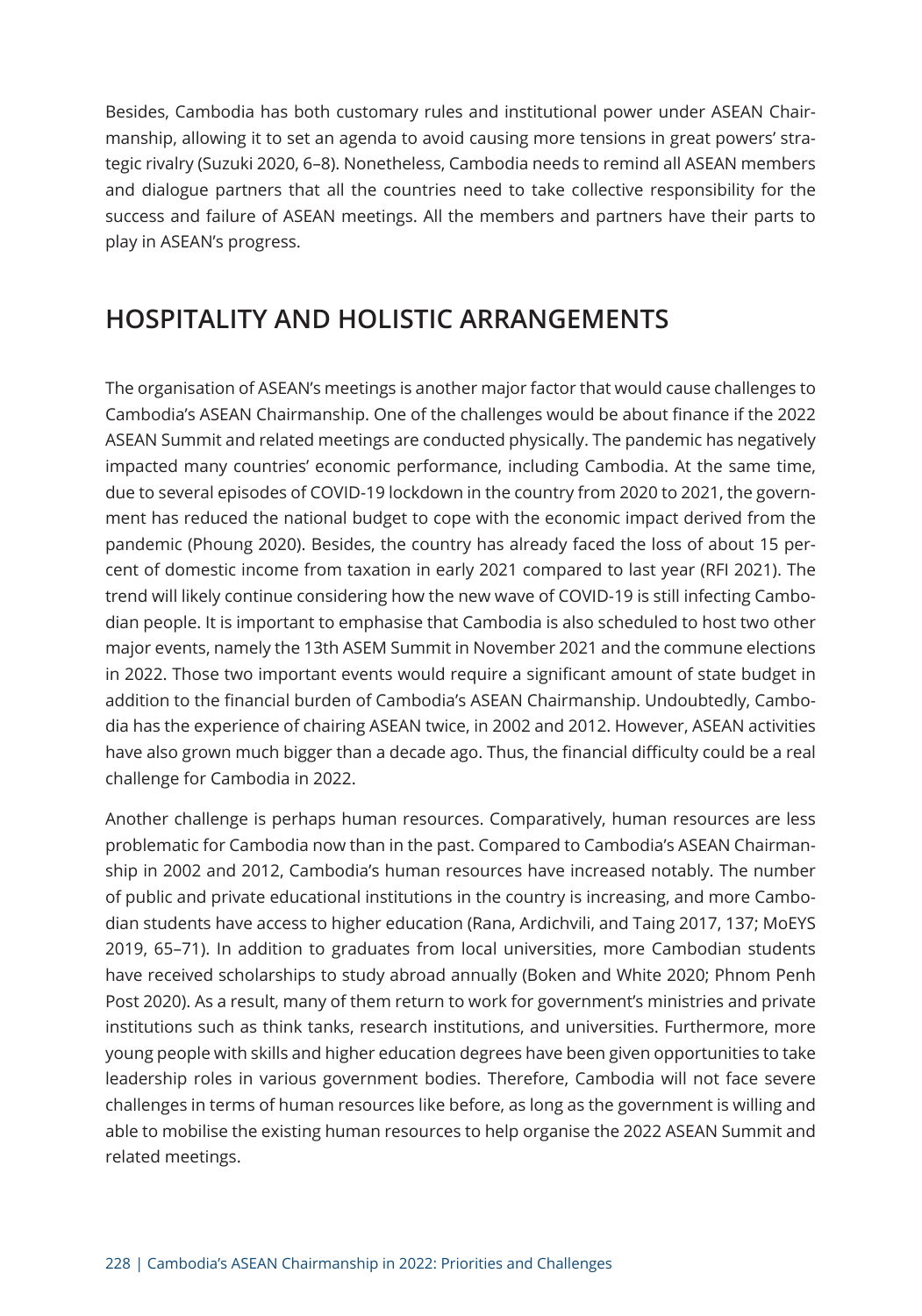Lastly, some may argue that logistic arrangement could be another challenge for Cambodia in 2022. However, Cambodia has enough hard infrastructure necessary to host the ASE-AN Summit and related meetings. The government has constructed new buildings with cutting-edge technology. For example, the new buildings of the Ministry of Land Management, Urban Planning and Construction, and the Ministry of Public Works and Transport, are both capable of hosting international meetings. The government could also utilise the existing buildings such as the Peace Palace, which was used for the ASEAN Summit in 2012. Cambodia also has many luxurious hotels in Phnom Penh, Siem Reap, and Sihanoukville, which are accessible by roads and planes.

Considering the possible challenges mentioned above, there are some preparations that Cambodia could consider. Cambodia could learn from Vietnam's ASEAN Chairmanship back in 2020. Vietnam had prepared for the chairmanship one year and a half in advance. It established a national organising committee consisting of several sub-committees covering content, protocol, logistics, communication and culture, security and healthcare, and secretariat work (Toan 2019). Besides, Cambodia must closely follow the development of the ASEAN Travel Corridor in 2021 (Syakriah 2020). If phase one of the ASEAN Travel Corridor could be implemented, Cambodia should start mobilising human resources and arranging logistics and venues necessary for conducting physical ASEAN Summit and related meetings in 2022. Although physical meetings demand more spending, it would also reduce online diplomacy, negotiation, and coordination challenges.

Nonetheless, Cambodia could also seek assistance from development partners. For instance, Japan has promised Cambodia financial support for purchasing cars and equipment for ASEM and ASEAN related meetings (Torn 2020). In the same vein, Cambodia could also seek assistance from other key development partners such as Australia, China, South Korea, the US, and the EU. However, the government should be aware that there could be strings attached upon receiving assistance from foreign countries (Chheang 2021, 387–391). Those attached conditions might go against the core interests of Cambodia and ASEAN. Other than that, the Cambodian government needs to seek support from relevant public and private institutions, domestic and international experts, scholars, volunteers, and other stakeholders to effectively prepare for the 2022 ASEAN Chairmanship.

Overall, Cambodia will need to redouble its efforts in coordinating and chairing the ASEAN Summits and other related meetings to demonstrate to the region and beyond that it can act as chair responsibly and constructively. Furthermore, Cambodia will need to be ready and willing to address problems with diplomacy and leadership. However, as the world and the region become more complex and unpredictable, Cambodia should act cautiously in managing differences by considering the motivations and interests of individual member states and partners. However, to accommodate and harmonise all these different interests is a huge challenge for the Cambodian Chairmanship.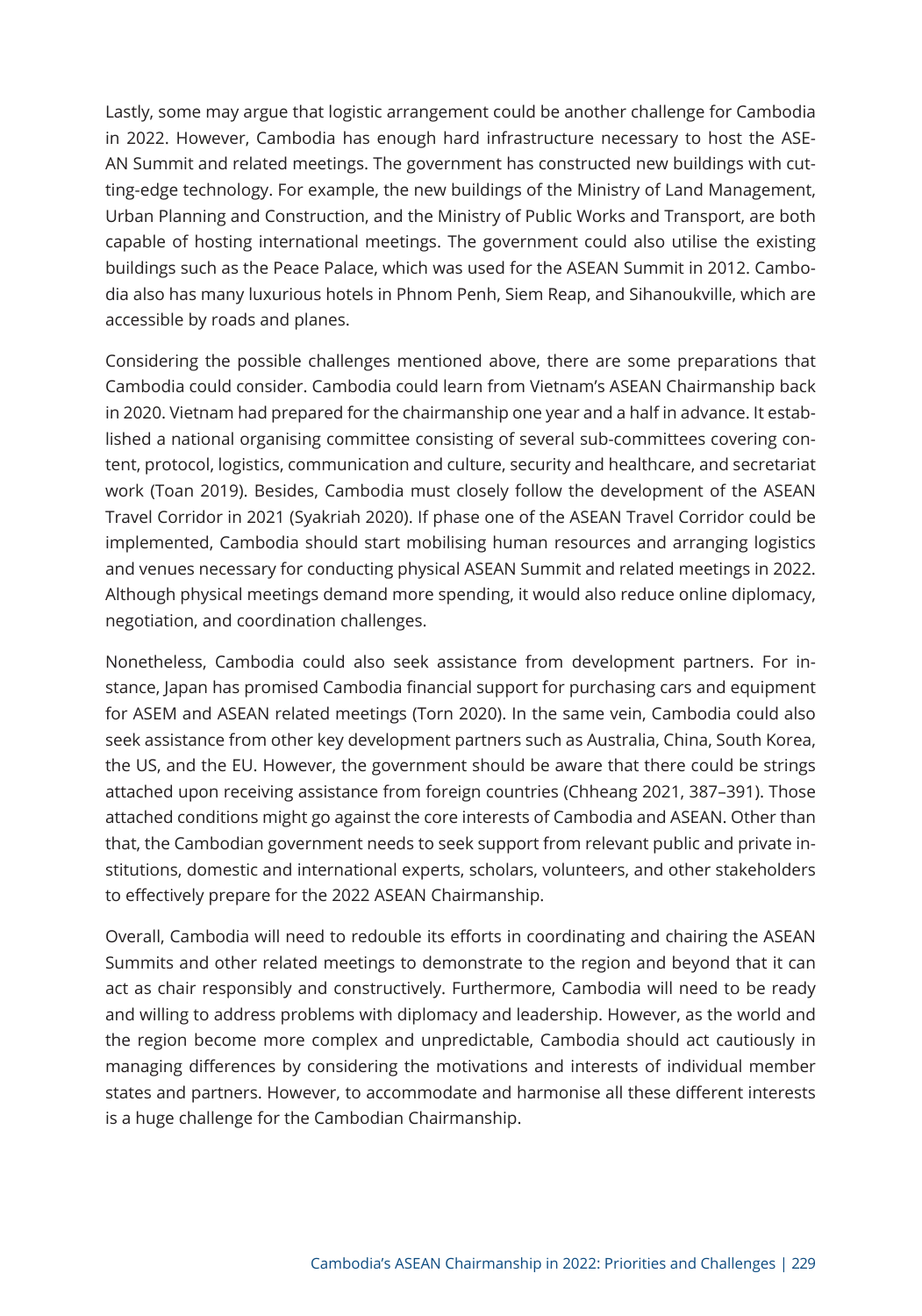# **CONCLUSION**

The chapter has illustrated the opportunities, challenges, and preparations for Cambodia's ASEAN Chairmanship in 2022. The conclusion is that Cambodia as the Chair will have the opportunities to promote the principles of multilateralism and a rules-based international order, considered as the Kingdom's core foreign policies. The ASEAN Chairmanship could serve as a platform for Cambodia to advance its economic diplomacy for promoting national economic development. Furthermore, through its ASEAN Chairmanship, Cambodia will have a huge opportunity to contribute to ASEAN Community building, critical for regional integration and connectivity.

Meanwhile, Cambodia would face several challenges for its ASEAN Chairmanship next year. First, the global COVID-19 pandemic will put Cambodia in a difficult position in gathering solidarity from ASEAN member states and other dialogue partners who may focus on fighting against the pandemic at home. Second, the ongoing political crisis in Myanmar will be another headache for ASEAN and Cambodia. However, this could also be an opportunity for Cambodia to take the role of mediator in the Myanmar crisis, thanks to its unique qualification and experience. Finally, the US-China rivalries would be another challenge for Cambodia's role as ASEAN Chair, particularly in preserving ASEAN centrality and serving the bloc's interest. ASEAN Chairmanship in 2022 will be a major task for Cambodia. Although the country is expected to use much of its budget for organising big events in 2021 and 2022, the Kingdom has been well prepared to take on this challenge. Cambodia also possesses enough human resources and logistic arrangements necessary to host the ASEAN Summits and other related meetings. Overall, Cambodia will need to redouble its efforts in coordinating and chairing the ASEAN Summits and other related meetings to demonstrate to the region and the world that the Kingdom can act as chair responsibly and constructively.

#### **REFERENCES**

- Aizawa, Nobuhiro. 2019. "Beyond the Non-Interference Dilemma: The Indonesian Initiative on ASEAN Charter, Nargis Crisis and Regionalism." Australian Journal of Politics & History 65 (3): 412–429. doi:https://doi.org/10.1111/ajph.12590.
- Aljazeera. 2021. "UN calls for restoration of democracy in Myanmar, end to violence." Aljazeera, accessed 24 May 2021. https://www.aljazeera.com/news/2021/5/1/myanmar-risks standstill-three-months-after-coup-un-envoy.
- Allison, Graham. 2015. "The Thucydides Trap: Are the U.S. and China Headed for War?". The Atlantic, accessed 23 March. https://www.theatlantic.com/international/archive /2015/09/united-states-china-war-thucydides-trap/406756/.
- Bandial, Ain. 2020. "Brunei to chair ASEAN in 2021." The Scoop, accessed 03 June 2021. https://thescoop.co/2020/11/16/brunei-to-lead-asean-in-2021/.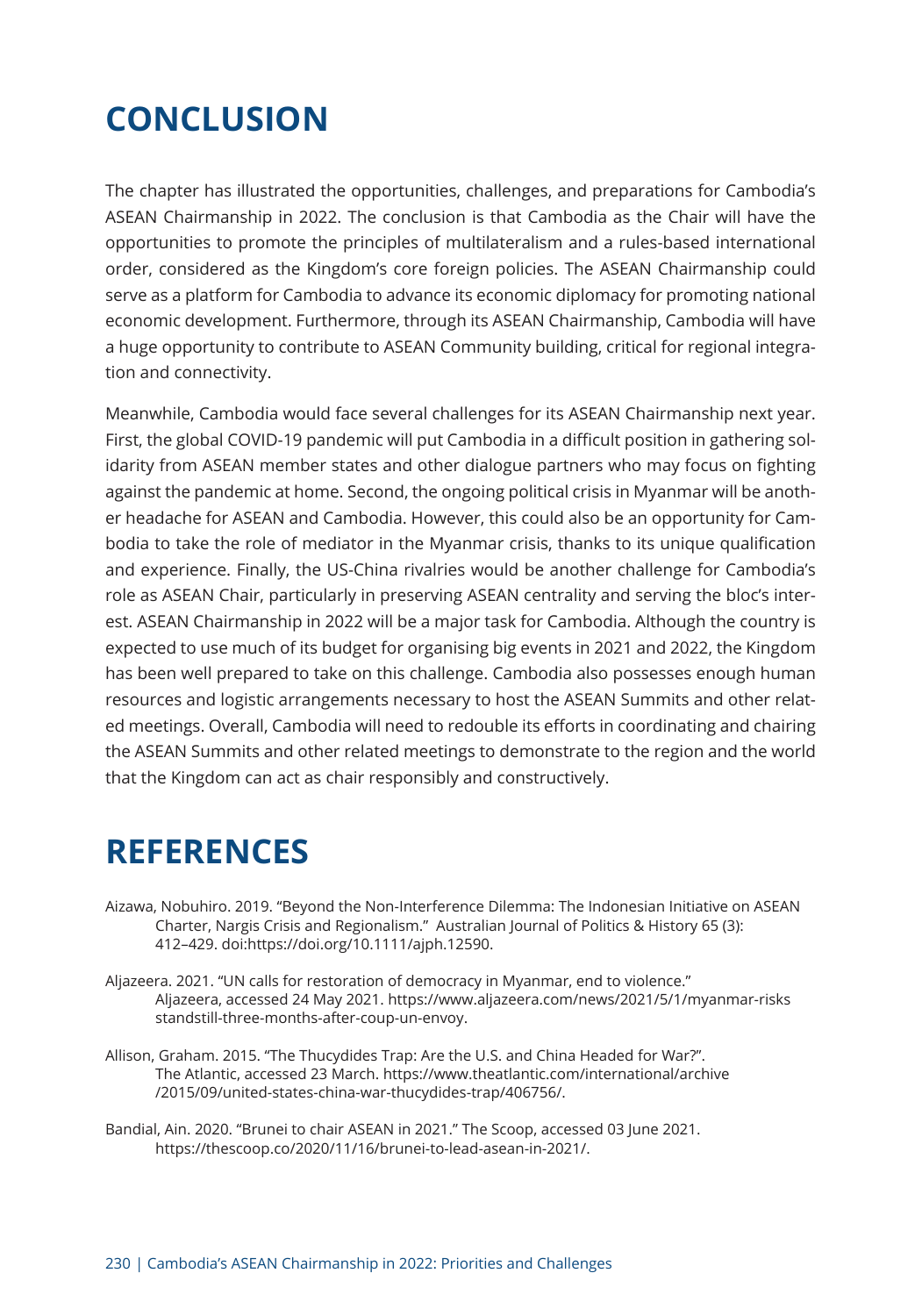- Bangkok Post. 2021. "Almost 2,000 Covid cases, another 21 deaths Sunday." Bangkok Post, accessed 22 May 2021. https://www.bangkokpost.com/thailand/general/2109123 /almost-2-000-covid-cases-another-21-deaths-sunday.
- BBC. 2021. "Coronavirus: India temporarily halts Oxford-AstraZeneca vaccine exports." BBC, accessed 21 May 2021. https://www.bbc.com/news/world-asia-india-56513371.
- Bi, Shihong. 2021. "Cooperation between China and ASEAN under the building of ASEAN Economic Community." Journal of Contemporary East Asia Studies 10 (1): 83–107. doi: https://doi.org/10.1080/24761028.2021.1888410.
- Bieber, Florian. 2020. "Global Nationalism in Times of the COVID-19 Pandemic." Nationalities Papers: 1–13. doi: https://doi.org/10.1017/nps.2020.35.
- Boken, Jason, and Harrison White. 2020. "UK awards nine Cambodian students Chevening scholarships."
- Khmer Times, accessed 02 June 2021. https://www.khmertimeskh.com/50757703/uk-awards-nine -cambodian-students-chevening-scholarships/.
- Chea Vanyuth. 2021. "Cambodia to host postponed ASEM Summit in November." Khmer Times, accessed 31 May 2021. https://www.khmertimeskh.com/50863649/cambodia-to-host postponed-asem-summit-in-november/.
- Cheok, Cheong Kee, and Yong Chen Chen. 2019. "Assessing ASEAN'S Relevance Have the Right Questions Been Asked?" Journal of Southeast Asian Economies 36 (1): 11–24. doi: https://muse.jhu.edu/article/722707.
- Chheang Vannarith. 2012. "Results, Expectations and Challenges for Cambodia's 2012 ASEAN Chairmanship" Asia Pacific Bulletin, East-West Center 183.
- \_\_\_. 2021. "Cambodia's Embrace of China's Belt and Road Initiative: Managing Asymmetries, Maximizing Authority." Asian Perspective 45 (2): 375–396. doi: https://muse.jhu.edu/article/787857.
- Chughtai, Alia. 2021. "Syria's war: Ten years–and counting." Aljazeera, accessed 25 May 2021. https://www.aljazeera.com/news/2021/3/15/syria-ten-years-of-war.
- Dara, Voun. 2021. "Government schedules June 5 for 2022 commune elections." Phnom Penh Post, accessed 31 May 2021. https://www.phnompenhpost.com/national-politics /government-schedules-june-5-2022-commune-elections.
- De Castro, Renato Cruz. 2020. "The Limits of Intergovernmentalism: The Philippines' Changing Strategy in the South China Sea Dispute and Its Impact on the Association of Southeast Asian Nations (ASEAN)." Journal of Current Southeast Asian Affairs 39 (3): 335–358. doi:https://doi.org/10.1177/1868103420935562.

De Gurung, Ananta Swarup Bijendra. 2018. "China, Vietnam, and the South China Sea

- An Analysis of the "Three Nos" and the Hedging Strategy." Indian Journal of Asian Affairs 31 (1/2): 1–20. doi: https://www.jstor.org/stable/26608820?seq=1.
- Guardian. 2021. "Myanmar's military rulers suspend more than 125,000 teachers for opposing coup." Guardian, accessed 24 May 2021. https://www.theguardian.com/world/2021/may/23/myanmars -military-rulers-suspend-more-than-125000-teachers-for-opposing-coup.
- Hun Sen's Remarks at the Graduation Ceremony of the Royal School of Administration, in Phnom Penh, on 20 June 2016. Available at: http://cnv.org.kh/selected-impromptu-comments-graduation -ceremony-royal-school-administration-unofficial-translation/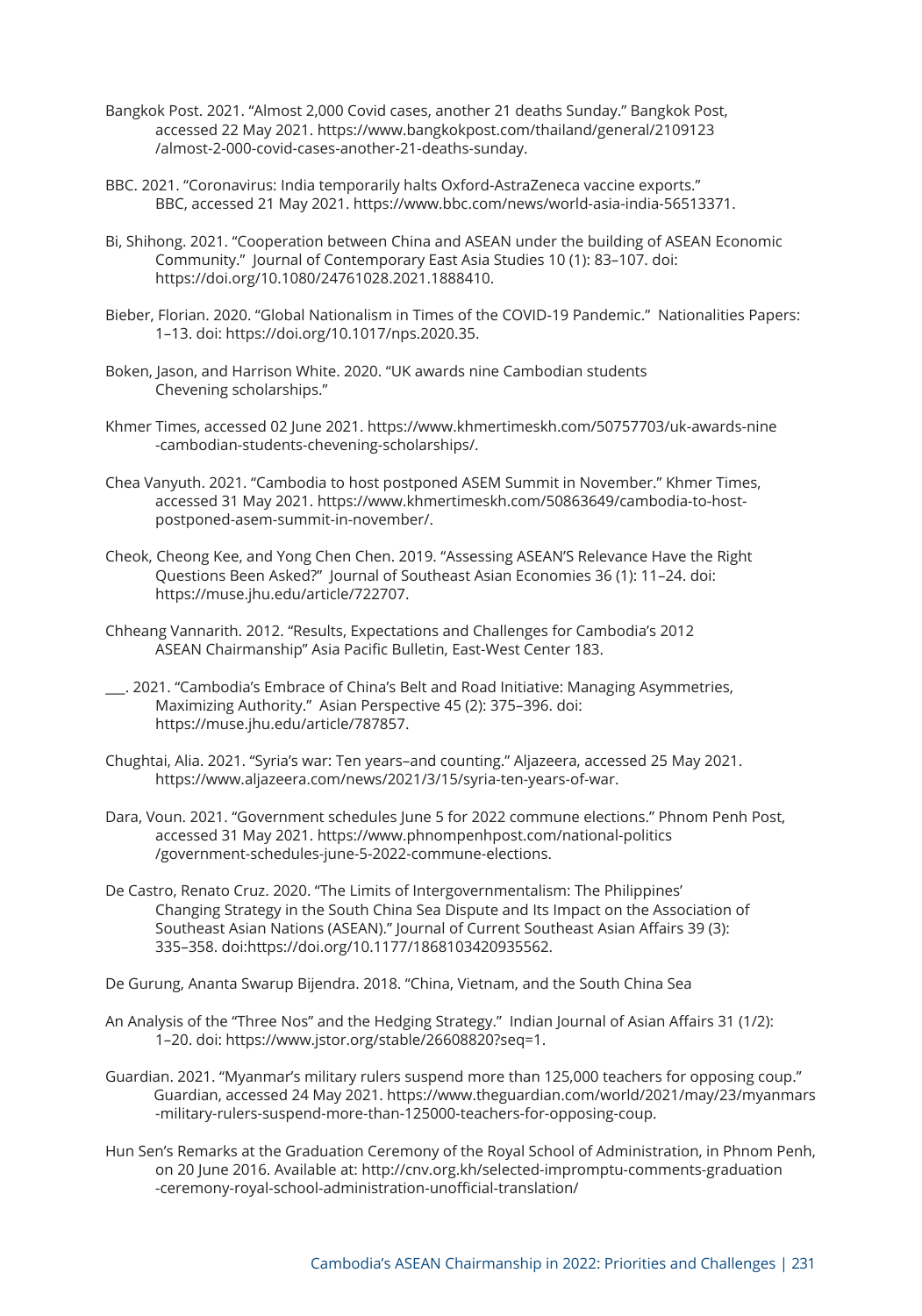- Joll, James. 2006. "Chapter 7: Imperial Rivalries." In Origins of the First World War, edited by James Joll, 219–253. Harlow: Longman.
- Khmertimes. 2020. "Cambodia's Foreign Policy 2020" Khmertimes, accessed 01 June 2021. https://www.khmertimeskh.com/686843/cambodias-foreign-policy-2020/
- \_\_\_. 2021. "PM expresses Cambodia's firm commitment as ASEAN Chair 2022" Khmertimes, accessed 12 October 2021. https://www.khmertimeskh.com/50941875/pm-expresses-cambodias firm-commitment-as-asean-chair-2022/
- Kuik, Cheng-Chwee. 2021. "The Twin Chessboards of US-China Rivalry: Impact on the Geostrategic Supply and Demand in Post-Pandemic Asia." Asian Perspective 45 (1):157–176. doi:https://muse.jhu.edu/article/771317/pdf.
- Lawrence, Ithrana. 2021. "Brunei's Response to China's Belt and Road Initiative: Embracing Asymmetry, Enhancing Authority." Asian Perspective 45 (2): 397–420. doi: https://muse.jhu. edu/article/787858.
- Loong, Lee Hsien. 2020. "The Endangered Asian Century America, China, and the Perils of Confrontation."Foreign Affairs, accessed 28 May 2021. https://www.foreignaffairs.com /articles/asia/2020-06-04/lee-hsien-loong-endangered-asian-century.
- Meerts, Paul. 2015. Challenges to Diplomatic Negotiation. The Hague: Clingendael.
- MFAIC. 2021. Cambodia's Foreign Policy Direction. Phnom Penh, Ministry of Foreign Affairs and International Cooperation.
- Mehta, Tanvi, and Manas Mishra. 2021. "Indian data suggests runaway COVID infections as deaths hit daily record." Reuters, accessed 21 May 2021. https://www.reuters.com/world/india/india -reports-267334-new-coronavirus-infections-2021-05-19/.
- MoEYS. 2019. The Education, Youth and Sport Performance in the Academic Year 2017-2018 and Goals for the Academic Year 2018–2019. Phnom Penh: Ministry of Education, Youth and Sport.
- Paddock, Richard C. 2021. "General Who Led Myanmar's Coup Joins Regional Talks on the Crisis." New York Times, accessed 24 May 2021. https://www.nytimes.com/2021/04/24/world/asia /myanmar-asean-general-indonesia.html.
- Phnom Penh Post. 2020. "Australia Awards an investment in Kingdom." Phnom Penh Post, accessed 02 June 2021. https://www.phnompenhpost.com/education/australia-awards -investment-kingdom.
- Phoung, Vantha. 2020. "National Budget for 2021 Raises Questions about Government's Priorities." Cambodianess, accessed 31 May 2021. https://cambodianess.com/article/national-budget-for -2021-raises-questions-about-governments-priorities.
- Rana, Sowath, Alexandre Ardichvili, and Sok Kong Taing. 2017. "National human resource development in a transitioning society: the case of Cambodia." Human Resource Development International 20 (2):127–146. doi: https://doi.org/10.1080/13678868.2016.1243937.
- Reid, Kathryn. 2021. "Syrian refugee crisis: Facts, FAQs, and how to help." World Vision, accessed 25 May 2021. https://www.worldvision.org/refugees-news-stories/syrian-refugee-crisis facts#:~:text=There%20are%20about%206.6%20million,Syrian%20refugee%20crisis%20 are%20children.